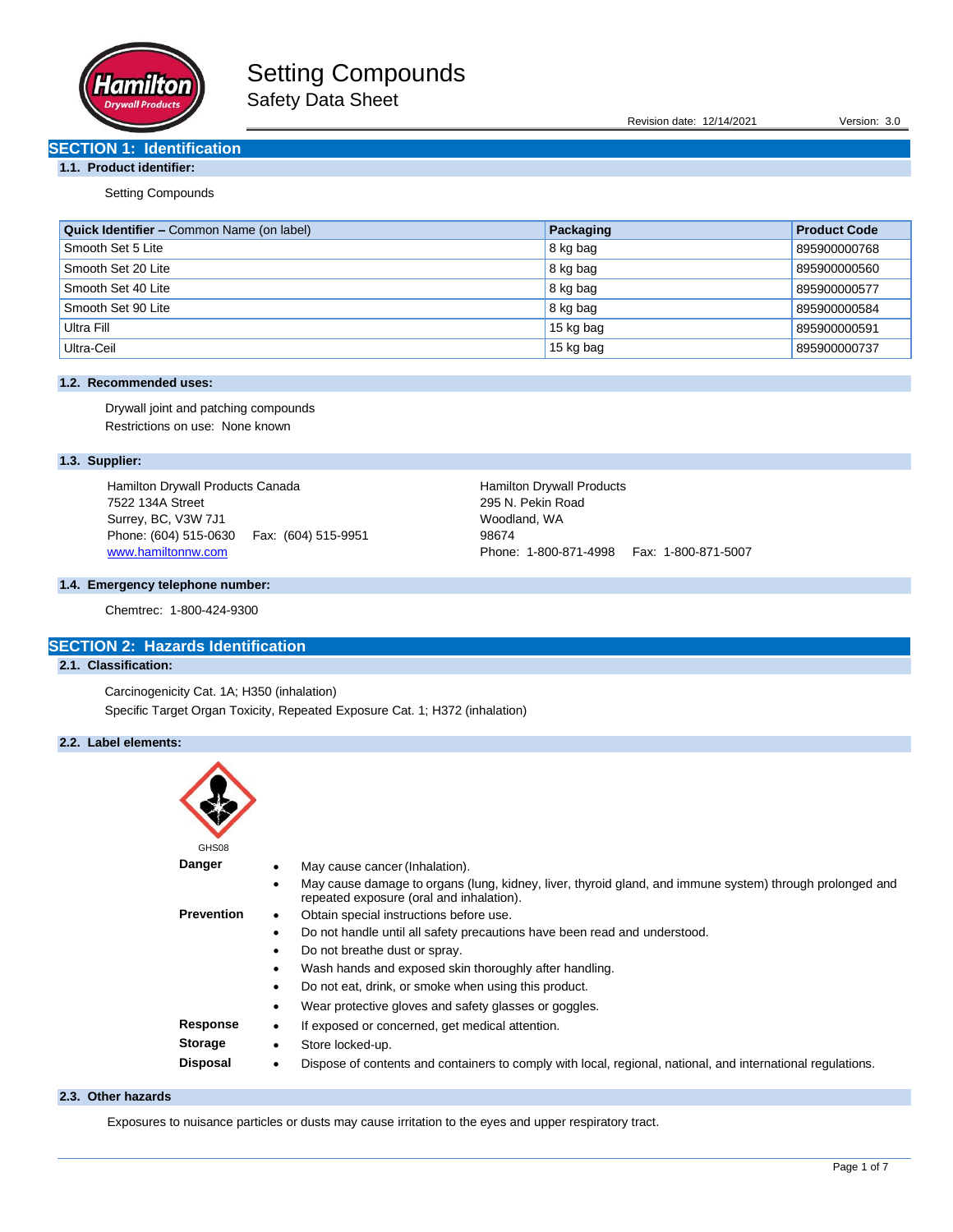

Safety Data Sheet

Revision date: 12/14/2021 Version: 3.0

# **SECTION 3: Composition / Information on Ingredients**

| <b>Chemical Name</b>                                                                                  | <b>CAS No.</b> | <u>Wt. %</u> |
|-------------------------------------------------------------------------------------------------------|----------------|--------------|
| Calcium sulfate                                                                                       | 7778-18-9      | 77           |
| Calcium carbonate                                                                                     | 1317-65-3      | 40           |
| Perlite                                                                                               | 93763-70-3     |              |
| Attapulgite clay                                                                                      | 12174-11-7     |              |
| Titanium dioxide                                                                                      | 13463-67-7     |              |
| Total Crystalline silica - Not added directly but present as an impurity in ingredients listed above. | 14808-60-7     | $2 - 5$      |

## **SECTION 4: First Aid Measures**

### **4.1. Description of first aid measures:**

**Inhalation:** If breathing is difficult, remove affected person to fresh air and keep at rest in a position comfortable for breathing. If exposed or concerned: Get medical attention.

**Eye Contact:** Rinse cautiously with water for several minutes. Remove contact lenses if present and easy to do. Continue rinsing. If irritation persists get medical attention.

**Skin Contact:** If on skin, wash with plenty of soap and water. If skin irritation or rash occurs get medical advice. Take off contaminated clothing and wash it before reuse.

**Ingestion:** If swallowed, call a POISON CENTER or doctor. Rinse mouth. Never give anything by mouth if victim is rapidly losing consciousness, or is unconscious or convulsing.

## **4.2. Most important symptoms / effects acute and delayed:**

**Inhalation:** Exposures to airborne dust may cause irritation to the upper respiratory tract; symptoms of exposure may include sneezing, coughing and sore throat.

Prolonged or repeated exposure to fine airborne crystalline silica dust may cause damage to lung tissue, a disease called silicosis. Symptoms of silicosis include cough, shortness of breath upon exertion and chest tightness. The symptoms of silicosis develop following long-term exposures to airborne dusts containing silica. May cause lung cancer by inhalation.

**Eye Contact:** Dust particles may cause mechanical irritation.

**Skin Contact:** Dust particles may cause mechanical irritation.

**Ingestion:** If swallowed, may cause stomach discomfort.

### **4.3. Indication of any immediate medical attention and special treatment needed:**

Not applicable

## **SECTION 5: Fire-Fighting Measures**

## **5.1. Extinguishing media:**

Use water and other extinguishing media appropriate to the surrounding fire conditions. Unsuitable extinguishing media: None known.

## **5.2. Special hazards arising from the product:**

Product is not flammable and does not support combustion.

## **5.3. Special protective equipment and precautions for fire-fighters:**

As for any fire, fire-fighters protective clothing and positive pressure SCBA may be necessary.

## **SECTION 6: Accidental Release Measures**

### **6.1. Personal precautions, protective equipment and emergency procedures:**

Wear adequate personal protective equipment, including an appropriate respirator as indicated in Section 8. Isolate spill area, preventing entry by unauthorized persons. Ventilate the spill area if airborne dust is present.

## **6.2. Environmental precautions:**

Prevent releases into the environment.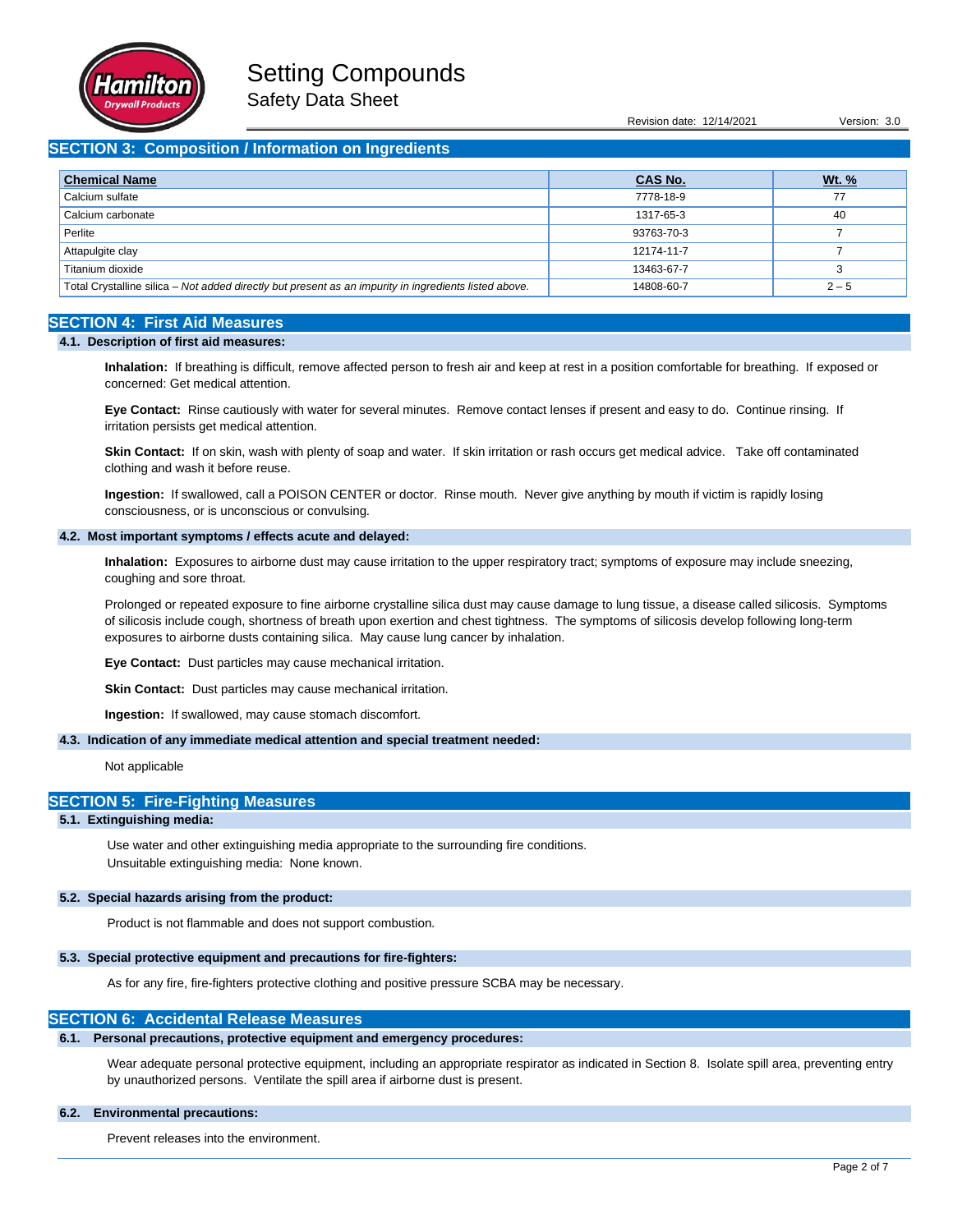

Safety Data Sheet

## **6.3. Methods and material for containment and cleaning-up:**

Use methods that avoid raising dust in the air. Scoop or shovel spilled material or vacuum dust with equipment fitted with a HEPA filter and place in a closed, labelled waste container. Small spills may be picked up with a damp cloth or mop.

# **SECTION 7: Handling and Storage**

### **7.1. Precautions for safe handling:**

Obtain special instructions before use.

Do not handle until all safety precautions have been read and understood.

Do not breathe airborne dusts or spray.

Wear eye protection and gloves.

In workplaces where occupational exposure limits are exceeded, wear appropriate respiratory protection. (See Section 8).

Read the label and follow the directions for use.

Wash hands and exposed skin thoroughly after handling.

Do not eat, drink or smoke in the workplace where this product is handled.

### **7.2. Conditions for safe storage, including any incompatibilities:**

Store in dry conditions and protected from weather. Keep containers closed when not in use. Keep out of reach of children.

## **SECTION 8: Exposure Controls / Personal Protection**

# **8.1. Control parameters:**

**Occupational Exposure Limits:** Consult local authorities for acceptable exposure limits.

| Ingredient                 | <b>ACGIH<sup>®</sup> TLV<sup>®</sup></b>                                              | <b>U.S. OSHA PEL</b>                                                                                                                              | <b>RSST VEMP (CNESST – Quebec)</b>                                    |
|----------------------------|---------------------------------------------------------------------------------------|---------------------------------------------------------------------------------------------------------------------------------------------------|-----------------------------------------------------------------------|
| Calcium sulfate            | 10 mg/m $3$ (inhalable)                                                               | 15 mg/m <sup>3</sup> (total dust)<br>5 mg/m <sup>3</sup> (respirable fraction)                                                                    | 10 mg/m <sup>3</sup> (total dust)<br>$5 \text{ mg/m}^3$ (respirable)  |
| Calcium carbonate          | Not established                                                                       | 15 mg/m <sup>3</sup> (total dust)<br>5 mg/m <sup>3</sup> (respirable fraction)                                                                    | 10 mg/m <sup>3</sup> (total dust)                                     |
| Perlite                    | Not established                                                                       | Not established                                                                                                                                   | 15 mg/m <sup>3</sup> (total dust)<br>5 mg/m <sup>3</sup> (respirable) |
| Attapulgite clay           | 10 mg/m <sup>3</sup> (inhalable)<br>$3$ mg/m <sup>3</sup> (respirable)<br><b>PNOS</b> | 15 mg/m <sup>3</sup> (total dust)<br>5 mg/m <sup>3</sup> (respirable fraction)<br>Table Z-3 Mineral dust                                          | 1 fibre/cm <sup>3</sup>                                               |
| Titanium dioxide           | 10 mg/m $3$                                                                           | 15 mg/m <sup>3</sup> (total dust)                                                                                                                 | 10 mg/m $3$ (total dust)                                              |
| Crystalline silica, quartz | $0.025$ mg/m <sup>3</sup> (respirable)                                                | Quartz (total dust):<br>30 mg/m <sup>3</sup> / %SiO <sub>2</sub> +2)<br>Quartz (respirable):<br>$0.05$ mg/m <sup>3</sup> / (%SiO <sub>2</sub> +2) | $0.1 \text{ mg/m}^3$ (respirable)                                     |
|                            |                                                                                       | Table Z-3                                                                                                                                         |                                                                       |

## **8.2. Exposure controls:**

**Engineering Controls:** General ventilation is adequate for application of product in its original form. If airborne particulates are generated, monitor concentrations in air and provide local exhaust ventilation when any exposure guideline is exceeded. Dust collection systems must be designed and maintained to prevent the accumulation and recirculation of respirable silica into the workplace air.

If engineering controls and work practices are not effective in controlling exposure to this material or if adverse health symptoms are experienced, wear suitable personal protection equipment including approved respiratory protection.

**Eye/Face Protection:** Wear safety glasses or goggles.

Skin Protection: Wear protective gloves; e.g. nitrile gloves. Where workplace conditions generate dust, wear protective clothing; e.g. coveralls. Launder contaminated clothing before re-wearing, or discard.

**Respiratory Protection:** When dust or spray concentrations in air exceed the occupational exposure guideline, wear an approved airpurifying respirator.

NIOSH recommendations for Crystalline silica (respirable dust); concentrations in air: Up to 0.5 mg/m<sup>3</sup>: particulate respirator equipped with an N95, R95, or P95 filter (including N95, R95, and P95 filtering facepieces) except quarter-mask respirators. The following filters may also be used: N99, R99, P99, N100, R100, P100.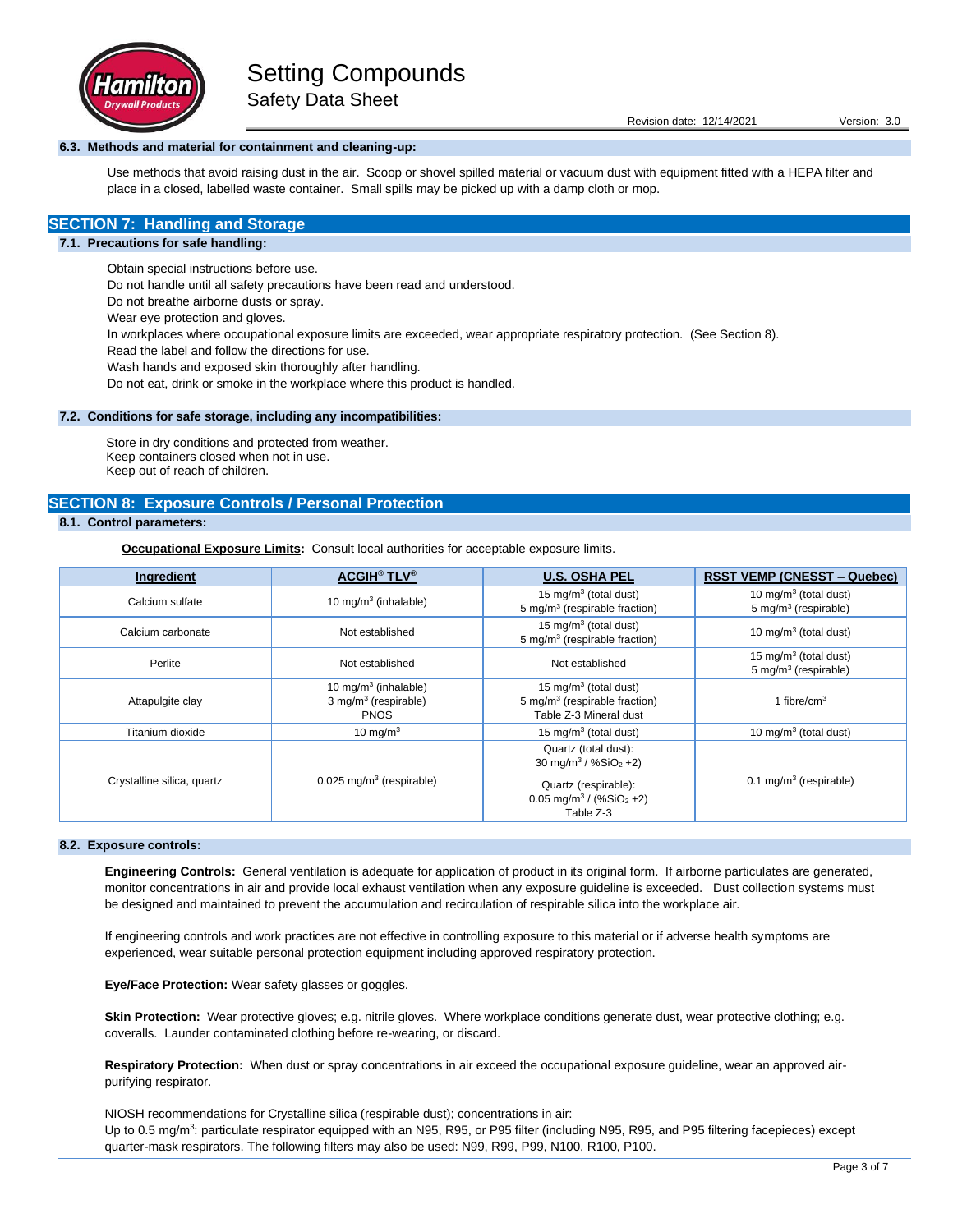

Up to 1.25 mg/m<sup>3</sup>: Powered air-purifying respirator with high-efficiency particulate filter; or SAR operated in a continuous-flow mode. Up to 2.5 mg/m<sup>3</sup>: air-purifying, full-facepiece respirator with an N100, R100, or P100 filter. Up to 25 mg/m<sup>3</sup> Positive pressure SAR.

A respiratory protection program that meets the regulatory requirement, such as OSHA's 29 CFR 1910.134, ANSI Z88.2 or Canadian Standards Association (CSA) Standard Z94.4, must be followed whenever workplace conditions warrant a respirator's use.

# **SECTION 9: Physical and Chemical Properties**

## **9.1. Information on basic physical and chemical properties:**

| Appearance                                     | : Solid. Fine powder, off white    |
|------------------------------------------------|------------------------------------|
| Odour                                          | $:$ Faint                          |
| Odour threshold                                | Not available                      |
| рH                                             | $\div$ 7 – 10 (aqueous slurry)     |
| Melting point / Freezing point                 | Not available                      |
| Initial boiling point and boiling range        | Not available                      |
| Flash point                                    | Not applicable                     |
| Flammability                                   | Not flammable or combustible       |
| Auto-ignition temperature                      | Not available                      |
| Upper / lower flammability or explosive limits | Not applicable                     |
| Evaporation rate                               | Not applicable                     |
| Vapor pressure                                 | Not applicable                     |
| Vapor density                                  | : Not applicable                   |
| Relative density                               | $\therefore$ 0.9 – 2.0 (water = 1) |
| Solubility (ies)                               | Low solubility in water $(<5\%)$   |
| Partition coefficient (n-octanol / water)      | Not available                      |
| Decomposition temperature                      | Not available                      |
| Viscosity                                      | Not applicable                     |
| VOC content                                    | $0$ g/L                            |
|                                                |                                    |

# **SECTION 10: Stability and Reactivity**

# **10.1. Reactivity:**

Not reactive under normal conditions of use.

## **10.2. Chemical stability:**

Normally stable.

## **10.3. Possibility of hazardous reactions:**

None known.

### **10.4. Conditions to avoid:**

Avoid accumulations of dust. Avoid unintended contact with water. Follow label directions for mixing. Adding water to product may release heat, causing the product to warm.

**10.5. Incompatible materials:**

Strong acids. Strong oxidizing agents.

## **10.6. Hazardous decomposition products:**

Calcium oxide, corrosive fumes, may form if product is exposed to extreme heat 825 °C (1517 °F).

## **SECTION 11: Toxicological Information**

## **11.1. Information on toxicological effects:**

### **Likely routes of exposure**

Inhalation; Skin contact; Eye contact.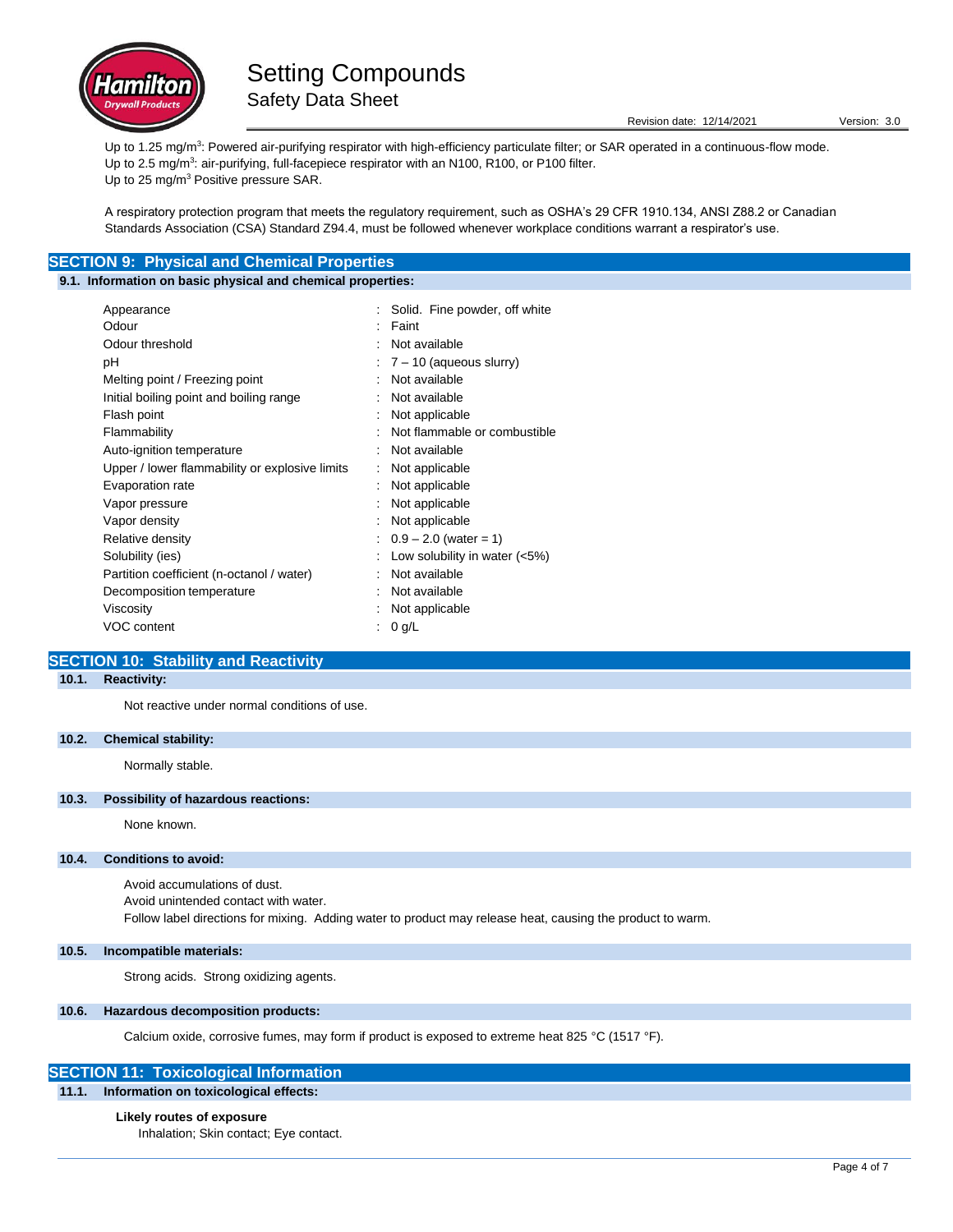

Revision date: 12/14/2021 Version: 3.0

**Acute toxicity**

**Inhalation:** Data not available. None of the natural mineral component substances are toxic or harmful by inhalation.

**Ingestion:** Data not available. None of the natural mineral component substances are toxic or harmful if swallowed.

**Skin:** Data not available. Component natural mineral component substances are not known to be absorbed through the skin.

## **Acute toxicity data:**

Acute toxicity estimate (oral) of the mixture: >7000 mg/kg (rat) based on data for the component substances. Low dermal and inhalation acute toxicity based on evidence from animal tests.

| Ingredient        | $LD_{50}$ Oral (mg/kg) | $LD_{50}$ Dermal (mg/kg) | $LC_{50}$ Inhalation (ppm, 4 hrs.) |
|-------------------|------------------------|--------------------------|------------------------------------|
| Calcium sulfate   | Not available          | Not available            | Not available                      |
| Calcium carbonate | 6450 (rat)             | Not available            | Not available                      |
| Perlite           | >13000 mg/kg (mouse)   | Not available            | Not available                      |
| Titanium dioxide  | >25000 mg/kg (rat)     | >10000 mg/kg (rabbit)    | $>6820$ mg/m <sup>3</sup> (rat)    |

#### **Skin corrosion / irritation**

Data not available. May cause skin dryness and abrasive irritation in contact with the skin.

#### **Serious eye damage / irritation**

Data not available. Particulates in the eye may cause irritation by mechanical action.

### **STOT (Specific Target Organ Toxicity) – Single exposure**

Data not available

### **STOT (Specific Target Organ Toxicity) – Repeated exposure**

Repeated exposures to particles containing crystalline silica can cause lung disease (silicosis).

Silicosis is characterized by lung lesions. Symptoms of silicosis include shortness of breath and cough, decreased lung function and weakness.

There is limited evidence of kidney, liver, thyroid gland, and immune system disease in humans following occupational exposures to crystalline silica.

#### **Aspiration hazard**

Does not meet criteria for classification for aspiration toxicity.

### **Sensitization – respiratory and/or skin**

Not known to be a respiratory or skin sensitizer.

### **Carcinogenicity**

Crystalline Silica:

IARC Crystalline Silica in the form of quartz or cristobalite from occupational sources should be classified as carcinogenic to humans (Group 1).

ACGIH<sup>®</sup> in the form of quartz or cristobalite as A2: Suspected human carcinogen.

Crystalline silica, respirable size, is listed in the Report on Carcinogens by NTP (National Toxicology Program) as known to be a human carcinogen.

Titanium dioxide:

IARC long-term inhalation to high concentrations of ultrafine Titanium dioxide is possibly carcinogenic to humans (Group 2B) based on inadequate evidence in humans and sufficient evidence in experimental animals.

ACGIH® A4: Not classifiable as a human carcinogen.

NTP: not listed in Report on Carcinogens.

### **Reproductive toxicity**

Data no available

#### **Germ cell mutagenicity**

Data not available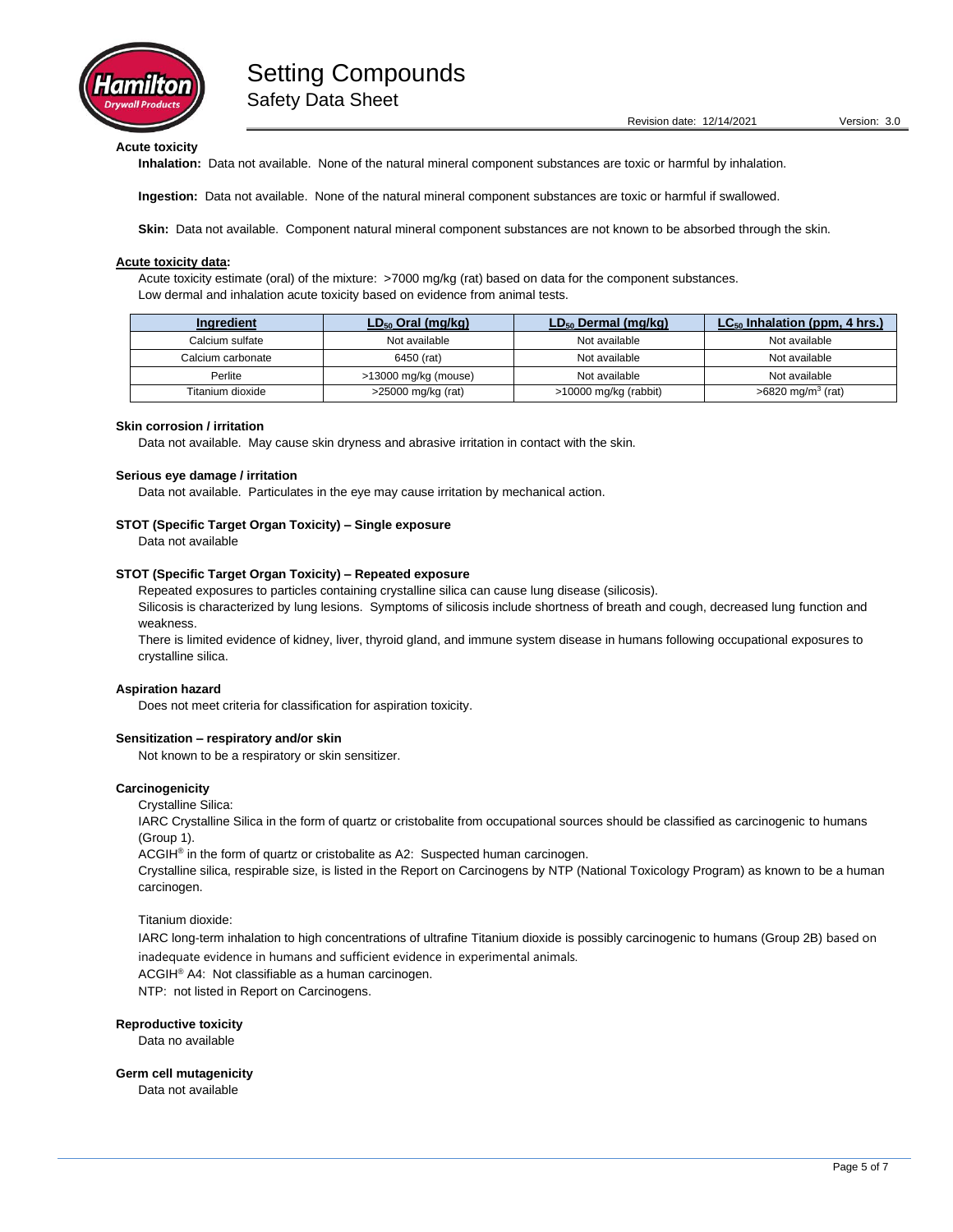

**12.1. Toxicity:**

Safety Data Sheet

Ecotoxicity data are not available. Composed of natural source minerals.

## **Interactive effects**

**SECTION 12: Ecological Information**

**12.2. Persistence and degradability:** Not available

Tobacco smoking in combination with inhalable silica exposures may have higher risk of developing lung disease. Persons who develop silicosis have a higher risk of contracting tuberculosis if exposed to the tuberculosis bacteria.

| 12.3. | <b>Bioaccumulative potential:</b>                                                                                                                                                                                                                                                                                                    |
|-------|--------------------------------------------------------------------------------------------------------------------------------------------------------------------------------------------------------------------------------------------------------------------------------------------------------------------------------------|
|       | Not available                                                                                                                                                                                                                                                                                                                        |
| 12.4. | <b>Mobility in soil:</b>                                                                                                                                                                                                                                                                                                             |
|       | Not available                                                                                                                                                                                                                                                                                                                        |
| 12.5. | Other adverse effects:                                                                                                                                                                                                                                                                                                               |
|       | Not available                                                                                                                                                                                                                                                                                                                        |
|       | <b>SECTION 13: Disposal Considerations</b>                                                                                                                                                                                                                                                                                           |
| 13.1. | <b>Disposal methods:</b>                                                                                                                                                                                                                                                                                                             |
|       | Dispose of as an inert solid.<br>Do NOT discharge into any drains or sewers.<br>The required hazard evaluation of the waste and compliance with the applicable hazardous waste laws are the responsibility of the user.<br>Dispose of contents/container in accordance with local, regional, national and international regulations. |
|       | <b>SECTION 14: Transport Information</b>                                                                                                                                                                                                                                                                                             |
| 14.1. | <b>UN</b> number:                                                                                                                                                                                                                                                                                                                    |
|       | Not regulated by international transport regulations (IMDG, UN Model Regulations).                                                                                                                                                                                                                                                   |
| 14.2. | UN proper shipping name:                                                                                                                                                                                                                                                                                                             |
|       | Not applicable                                                                                                                                                                                                                                                                                                                       |
| 14.3. | Transport hazard class(es):                                                                                                                                                                                                                                                                                                          |
|       | Not applicable                                                                                                                                                                                                                                                                                                                       |
| 14.4. | Packaging group:                                                                                                                                                                                                                                                                                                                     |
|       | Not applicable                                                                                                                                                                                                                                                                                                                       |
| 14.5. | <b>Environmental hazards:</b>                                                                                                                                                                                                                                                                                                        |
|       | Not available                                                                                                                                                                                                                                                                                                                        |
| 14.6. | Special precautions for user:                                                                                                                                                                                                                                                                                                        |
|       | Not available                                                                                                                                                                                                                                                                                                                        |
| 14.7. | U.S. Hazardous Materials Regulation (DOT 49CFR):                                                                                                                                                                                                                                                                                     |
|       | Not regulated                                                                                                                                                                                                                                                                                                                        |
| 14.8. | <b>Canada Transportation of Dangerous Goods (TDG) Regulations:</b>                                                                                                                                                                                                                                                                   |
|       | Not regulated                                                                                                                                                                                                                                                                                                                        |
|       | Page 6 of 7                                                                                                                                                                                                                                                                                                                          |